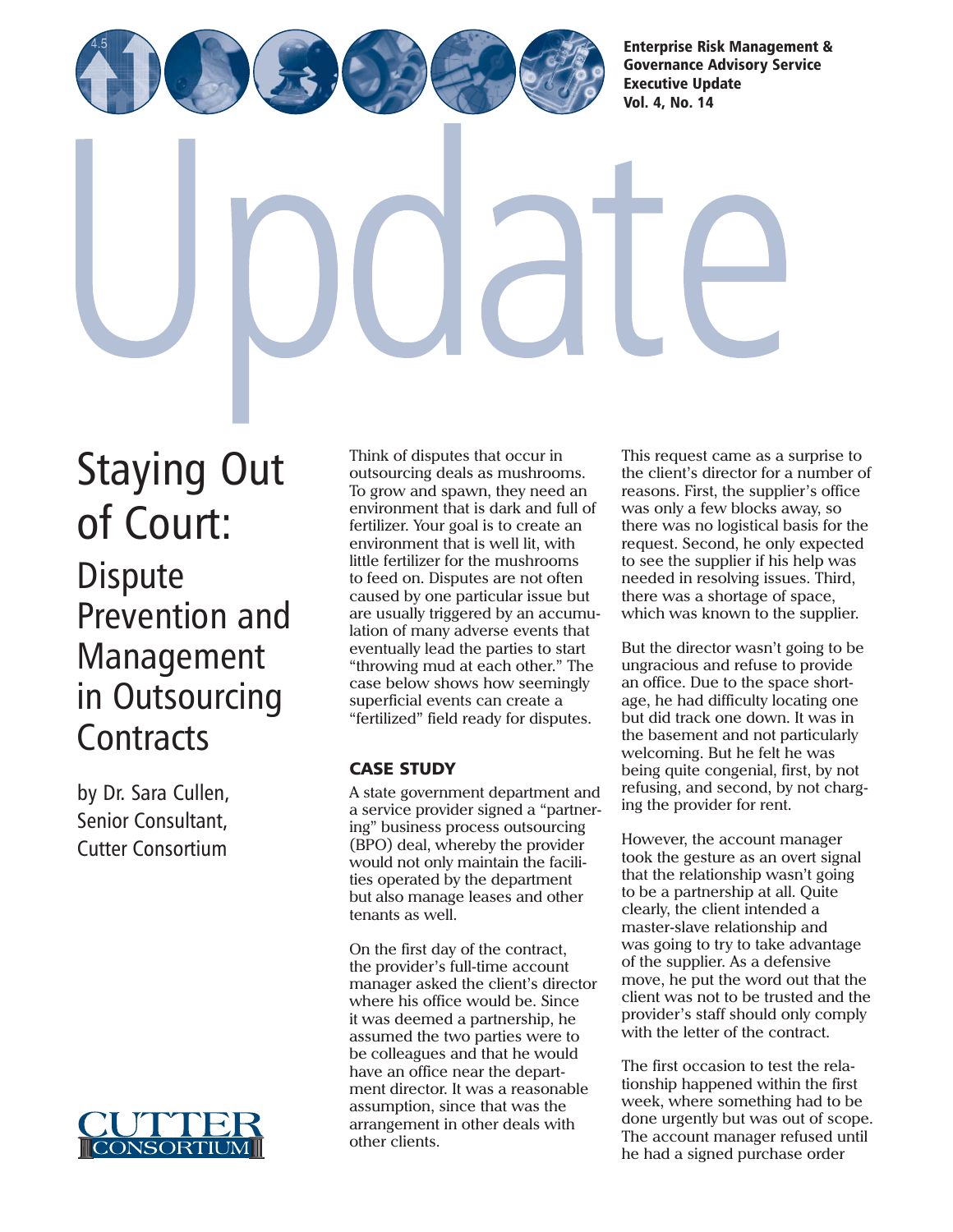from the client. He wasn't going to fall for the old trick of doing something without a PO only to find out later that the client's accounts department would refuse to pay. When the director heard about this, his worse fears were confirmed. Partnering was just sales rhetoric: suppliers don't really implement it in practice. As his defensive move, he was going to make sure they complied with everything to the letter in the contract — it was the only way to manage suppliers.

Disputes soon percolated, raised by both parties regarding what the other wasn't doing in accordance with the contract. However, due to the original "partnering" approach, not much effort went into the contract, and it was full of ambiguities, conflict, and silent areas (where the contract said nothing). It was, in fact, "contract lite." Since the contract wasn't of much help, it came down to who believed who said what during negotiations (for which minutes weren't kept). Debates over who said what and mutual blaming kept going for a year until the supplier sold its business to another organization and the client and the new provider negotiated a "real" contract.

The most critical dispute management skill is the ability to stay out of disputes, not as an avoidance technique, but rather as a careful cultivator that ensures "mushrooms" have no chance to grow. This is skill in prevention, not in fighting.

### PREVENTION TECHNIQUES

#### *Prevention Technique #1: Clear Specifications*

A recent study in Australia<sup>1</sup> has shown that nearly 60% of 55 organizations studied had a major contract renegotiation, on average, two years from signing. Most disputes arose out of ambiguous

specifications regarding scope (55%), price (42%), and key performance indicators (27%).

These are all very significant concerns and likely due to the client organizations underinvesting in the process of getting to contract, as the previous case illustrates. For this reason, both parties need to have a core competence in writing specifications and/or service-level agreements (SLAs).

Writing a specification that will be interpreted the same way by different people, not only within a single organization but also between parties, is a skill that takes years to acquire. Most specification writers believe they do a good job — and certainly their intentions are good — but often what they meant was not what they said. And in a dispute, it does not matter what they meant, only what was in the contract. A typical independent review of a specification might find material ambiguities in nearly every sentence. Unfortunately, most organizations do not conduct such reviews and only find out later, after the contract has been put into operation, that the specification should have been much, much clearer.

The key to a good specification review is that it is done by someone who thinks differently than the person who wrote it. For example, if the specification/SLA was written by an engineer, have it reviewed by an accountant. If anything requires an explanation, it needs a better specification. If the reviewer can offer multiple interpretations of a particular item, it needs a better specification. If the reviewer has to make any assumptions to understand it, it needs a better specification.

#### *Prevention Technique #2: Clear Communications Protocols*

It is not just the documents, however, that require clarity. It is also

who can talk to whom about what. Your organization's internal policies and procedures regarding communications, approvals, signoffs, and the like, have no bearing in a dispute unless they were incorporated into the contract and made an obligation of the other party.

If you think about how many people might have a discussion, some form of correspondence, or even just contact with anyone in the other party, there could be quite a few people acting with presumed authority and inadvertently committing your organization or conducting estoppel (variation by conduct). A fair amount of disputes arise this way: an internally unauthorized individual says or does something he or she perhaps should not have, and both parties are left with the fallout.

If you have clear internal processes, authorities, forms, and the like, incorporate them into the contract and make them binding on both parties. If you do not have such things, then there is no time like the present to get them in place.

#### *Prevention Technique #3: Proactive Issue Management*

It is not unusual, in a contract of reasonable size and complexity, to have up to 300 unresolved issues at any given time. Look at unresolved issues as the mushroom spores if you don't kill them early, they can grow pretty fast into disputes if the environment is right.

Before declaring something a dispute, consider managing it as an issue, at least to begin with. Just calling a problem an "issue" rather than a "dispute" has a big impact. After all, wouldn't you rather go to an "issue brainstorming workshop" than a "dispute negotiation"?

Figures 1 and 2 provide an example of a specification for issue management.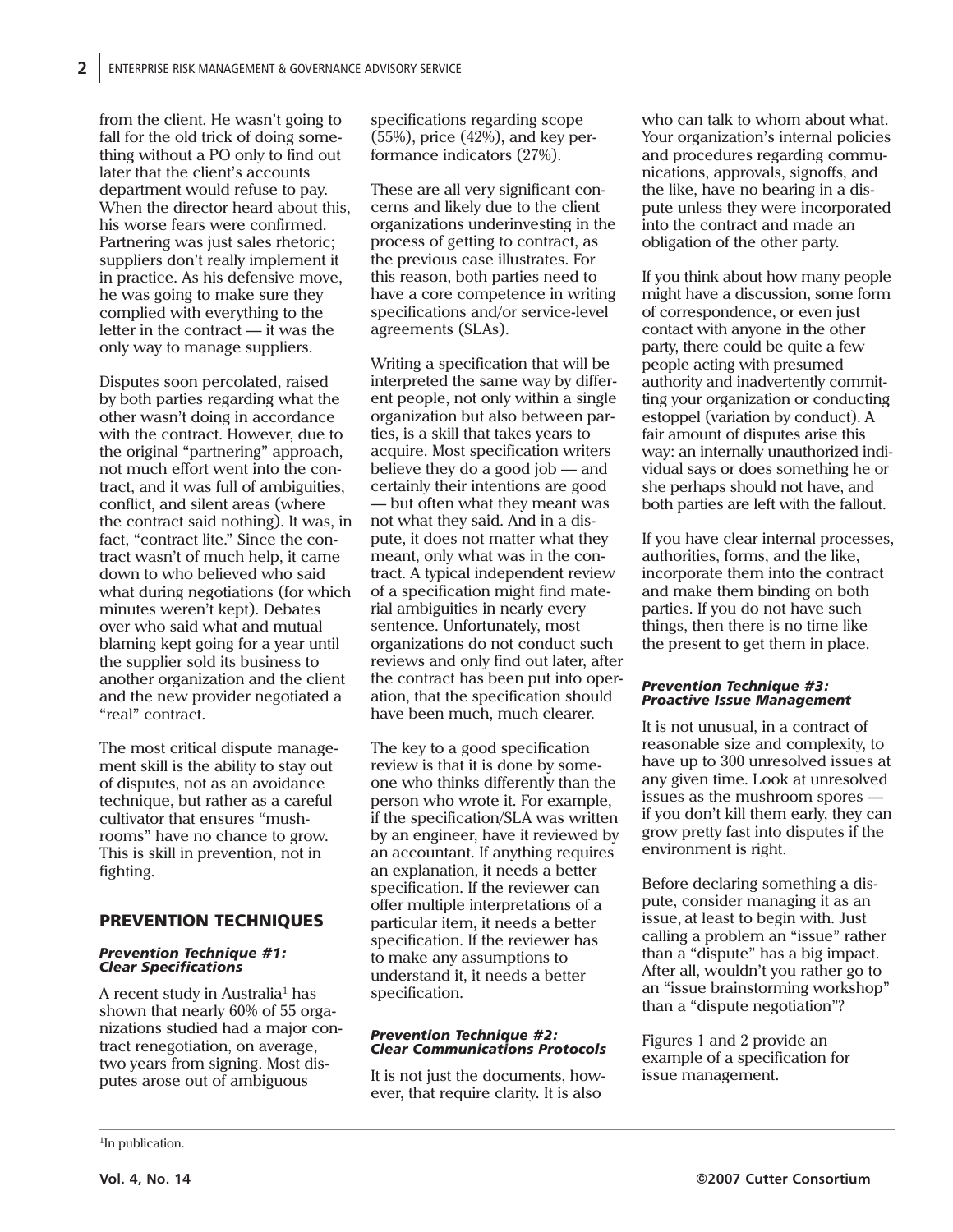#### 1 **Issue management**

- 1.1 (**Authorized representatives**) The parties recognize that raising issues is to be encouraged to foster a proactive and productive working relationship. Issues can be raised by any individual fulfilling the roles specified in the tables in clause 2.1.2 ("Responsibilities") with regard to any matter via the Issue Sheet form (Figure 2: Issue Sheet).
- 1.2 (**Administration**) The Client shall maintain the issues log and register all issues raised by either party, the log which shall be made available to Contractor upon demand.
- 1.3 (**Procedures**) The following issue management procedures will be conducted:
	- a. the person raising the issue shall submit the Issue Sheet form to the Client's contract manager;
	- b. the Client shall log the issue and complete all necessary items with the issuer;
	- c. the individual/s assigned to resolve the issue will do so by the required time noted in the Issue Sheet; and
	- d. the Client shall report the progress of issues in the appropriate meetings listed in clause 3.2 ("Meetings table").
- 1.4 (**Escalation**) Should any issue not be resolved by the due date, or the resolution not be able to be agreed, the: a. parties may agree a revised due date; or
	- b. issue may be reclassified as a dispute, in the Client's absolute discretion, and follow the processes in clause 5.2 ("Dispute management").

Figure 1 — Example specification: issue management process.

| <b>Issue Sheet</b>                                                                                                       |                                                          |                                                                                                                                                                                                                                                                                                               |
|--------------------------------------------------------------------------------------------------------------------------|----------------------------------------------------------|---------------------------------------------------------------------------------------------------------------------------------------------------------------------------------------------------------------------------------------------------------------------------------------------------------------|
| <b>Issue Sheet ID:</b>                                                                                                   | Raised by:                                               |                                                                                                                                                                                                                                                                                                               |
| Issue title:                                                                                                             | Priority:<br>$\Box$ High<br>$\Box$ Medium<br>$\Box$ Low  | Governing documents affected:<br>$\Box$ Schedule 1 Interpretation and Definitions<br>□ Schedule 2 Conditions of Contract<br>Schedule 3 SLA<br>Schedule 4 Financial Arrangement<br>Schedule 5 Governance Charter<br>Other Schedule: ________________                                                           |
| Assigned to:<br>Client, or<br>$\Box$ Contractor<br>Name: 1988<br>Title: <b>The Company of the Company of the Company</b> | Priority rationale (reason<br>for the priority ranking): |                                                                                                                                                                                                                                                                                                               |
| Description of Issue:                                                                                                    |                                                          |                                                                                                                                                                                                                                                                                                               |
| Proposed resolution:                                                                                                     |                                                          |                                                                                                                                                                                                                                                                                                               |
| Implication of not resolving Issue:                                                                                      |                                                          |                                                                                                                                                                                                                                                                                                               |
| Related Issues:                                                                                                          |                                                          | Information/background attachments:                                                                                                                                                                                                                                                                           |
| Investigation/further work required:                                                                                     |                                                          | Investigation assigned to:<br>Client. or<br>$\Box$ Contractor<br>Name: Name<br>Title: The Contract of the Contract of the Contract of the Contract of the Contract of the Contract of the Contract of the Contract of the Contract of the Contract of the Contract of the Contract of the Contract of the Con |
| Description of resolution:                                                                                               |                                                          |                                                                                                                                                                                                                                                                                                               |
| Issue resolution approved by:                                                                                            |                                                          |                                                                                                                                                                                                                                                                                                               |
|                                                                                                                          |                                                          |                                                                                                                                                                                                                                                                                                               |
| (name, signature)                                                                                                        |                                                          |                                                                                                                                                                                                                                                                                                               |
| Comments:                                                                                                                |                                                          |                                                                                                                                                                                                                                                                                                               |
|                                                                                                                          |                                                          |                                                                                                                                                                                                                                                                                                               |

*Instructions: Shaded areas to be completed by Client.*

This form shall be governed by the terms and conditions of the Contract.

Nothing in this form varies the rights and obligations of the parties unless specifically identified.

Figure 2 — Example issue sheet.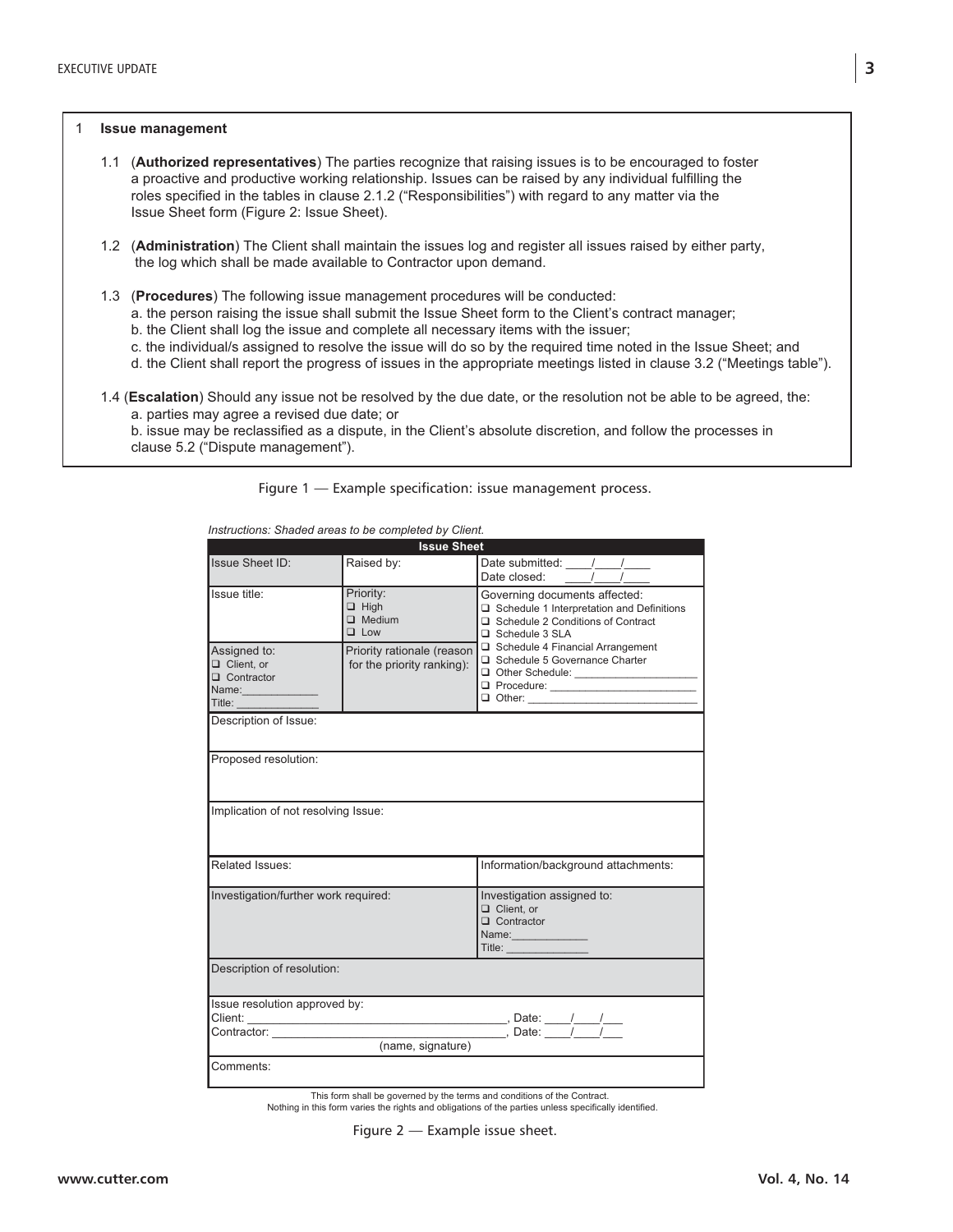

Figure 3 — Internal escalation chart.

#### *Prevention Technique #4: Internal Escalation First*

Too many contracts do not specify an internal interparty escalation process prior to getting third parties involved. Without an agreed-upon escalation mechanism, disputes can too quickly be dispatched to third parties. While most contracts will state that the parties have a duty to try to resolve a dispute prior to seeking an alternative dispute resolution (ADR — see Technique #5), such contracts do not go far enough in specifying that process.

The first step is to outline who can raise disputes and the escalation (see Figure 3). Even if you do not like what the executives have resolved, whatever the resolution is it will be far better and considerably less expensive than going to court. The next step is to specify the process, which follows a similar process to that of issue sheets.

#### *Prevention Technique #5: Alternative Dispute Resolution*

There are three types of ADR, which parties regularly use and often require prior to a party being able to go to court:

- 1. Arbitration
- 2. Mediation
- 3. Independent expert

The history of these is quite interesting. Arbitration was originally created as an alternative to court to save both parties time and money. However, these days no one goes to arbitration without their team of lawyers, so it does not save much money. So mediation became the next form. Yet again, most organizations bring their lawyers to mediation as well, again substantially increasing the cost. Moreover, neither the arbitrators nor mediators are likely to have a detailed understanding of either party's business, as they are usually legal or accounting professionals. Thus, much of the time is spent educating the arbitrator/mediator about the businesses and the issue, without even getting to the point of argument.

As a result, the independent expert alternative is becoming more popular. This is where the parties try to agree on an expert in the area (for example, an expert in facilities management) who acts as a "marriage counselor" and tends to base decisions on industry norms and personal experience. A key part of this process is that neither party brings their lawyers. The goal is not to win, but rather to reach an objective compromise — a win-win situation.

## RECOVERING FROM DISPUTES

Most people, after believing that the other party "won" a dispute, immediately prepare for the next one setting up better defenses or even seeking revenge: "They got me the last time, but I'll get them back." Another truck of fertilizer has just been delivered!

If you cannot imagine ever saying you are sorry to the other party, you may not be able to recover from a dispute. If the parties still have to work together, baby steps are required. This involves trying to do simple, noncontroversial things together in an attempt to rebuild respect and, one day, trust.

However, it is often inevitable that an individual in one or both parties cannot overcome the feelings of being betrayed, believe that the other party is treacherous, or seek